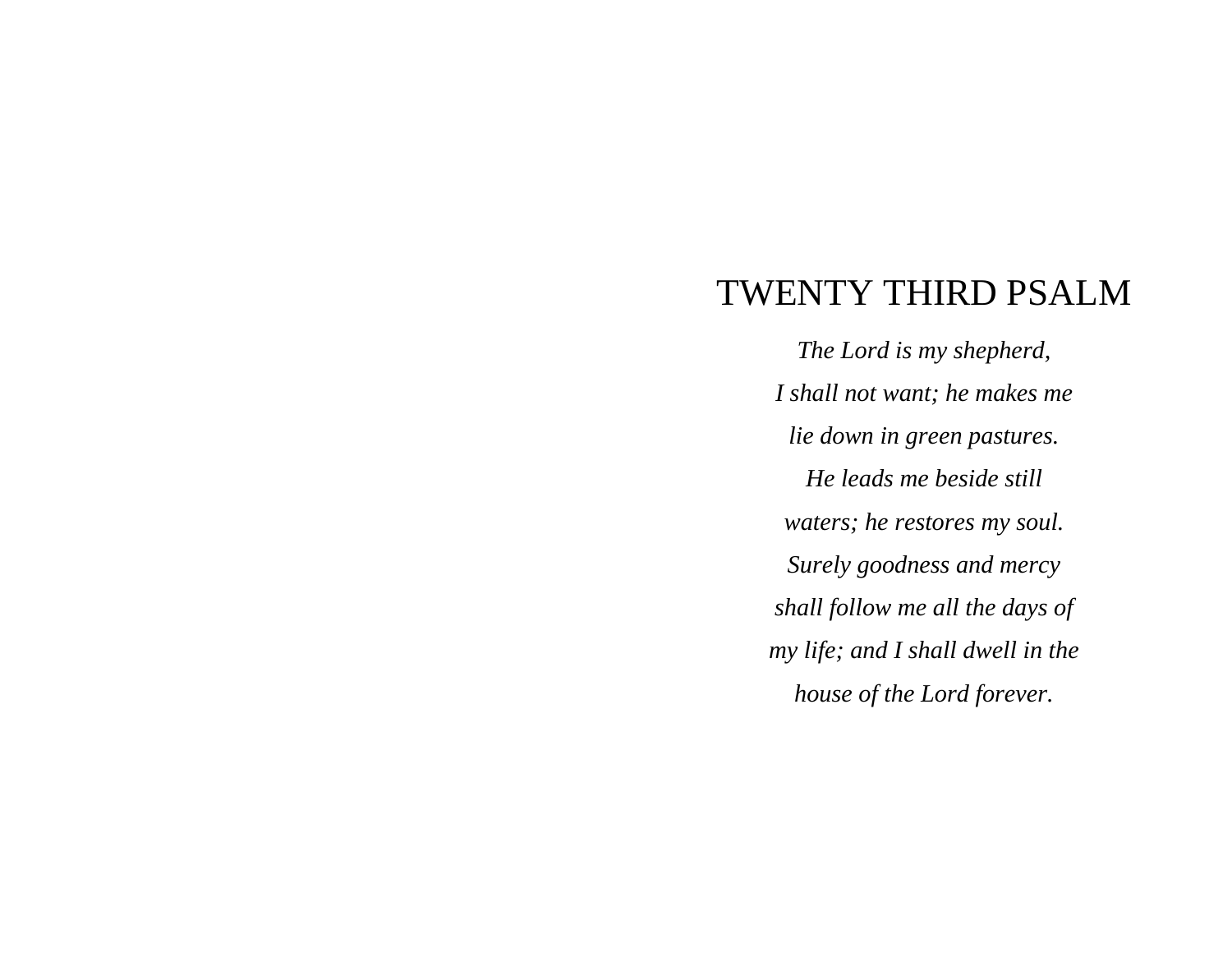# **IN YOUR GRIEF...**

It is our hope that this booklet will help you create a funeral liturgy that is a reflection of your loved one and a comfort to you in your sorrow.

The funeral liturgy reflects our Christian belief that death is not an end but a beginning. The prayers, blessings, readings and songs offer comfort and hope in the midst of our tears because during the liturgy we recall Jesus' victory over death and our share in that resurrection.

*Unless the grain of wheat falls to the ground and dies, it remains only a single grain; but if it dies, it yields a rich harvest.* 

 *John 12:24*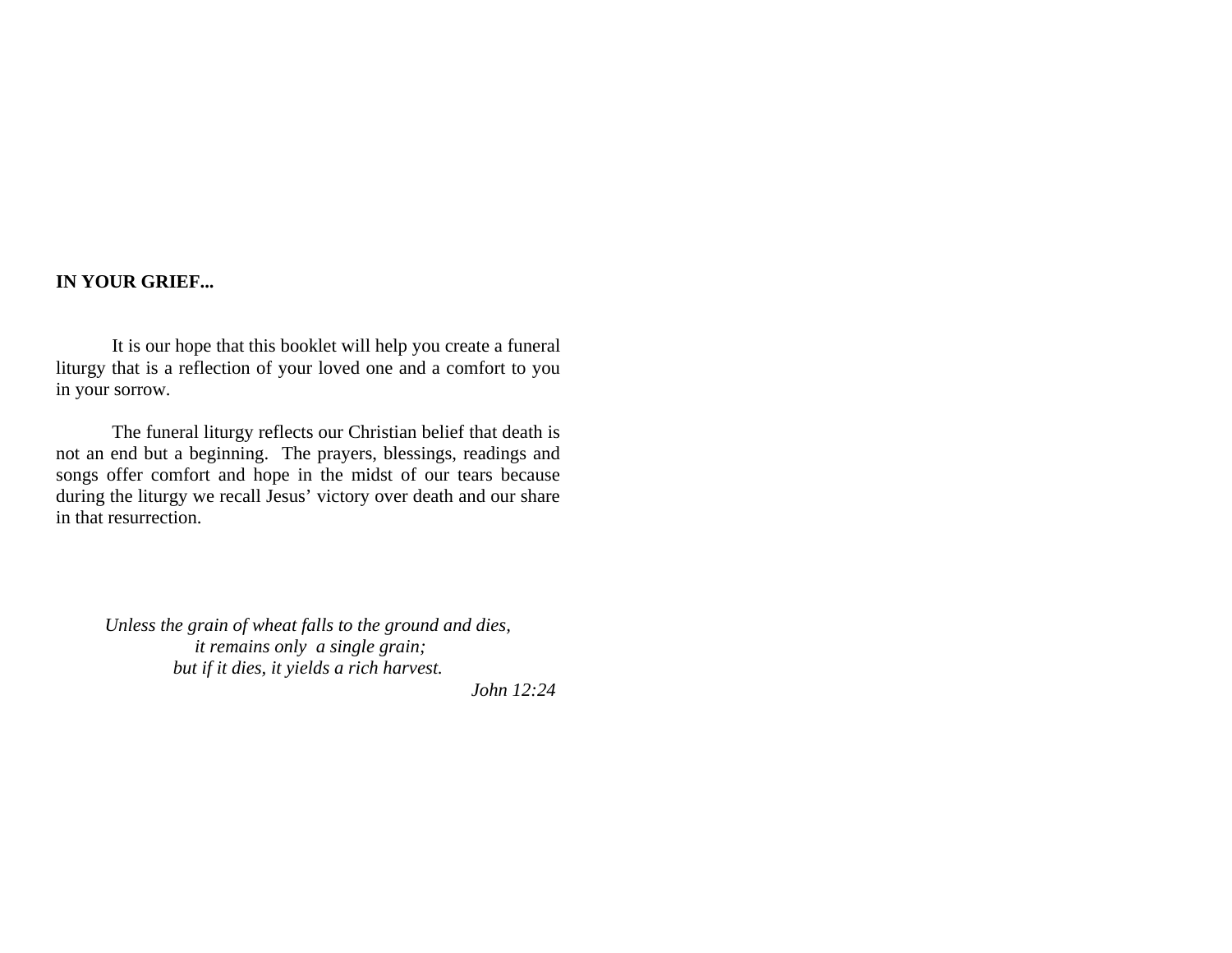# **CONTENTS**

| <b>Your Funeral Questions Answered</b> | <u>Page</u><br>$1 - 4$ |
|----------------------------------------|------------------------|
| <b>Options for the Funeral Liturgy</b> | $5 - 6$                |
| <b>Old Testament Readings</b>          | $7 - 12$               |
| <b>Responsorial Psalms</b>             | $13 - 15$              |
| <b>New Testament Readings</b>          | $16 - 23$              |
| <b>Gospel Readings</b>                 | $24 - 27$              |
| <b>General Intercessions</b>           | $28 - 29$              |
| Music                                  | 30                     |
| <b>Local Support Groups</b>            | 31                     |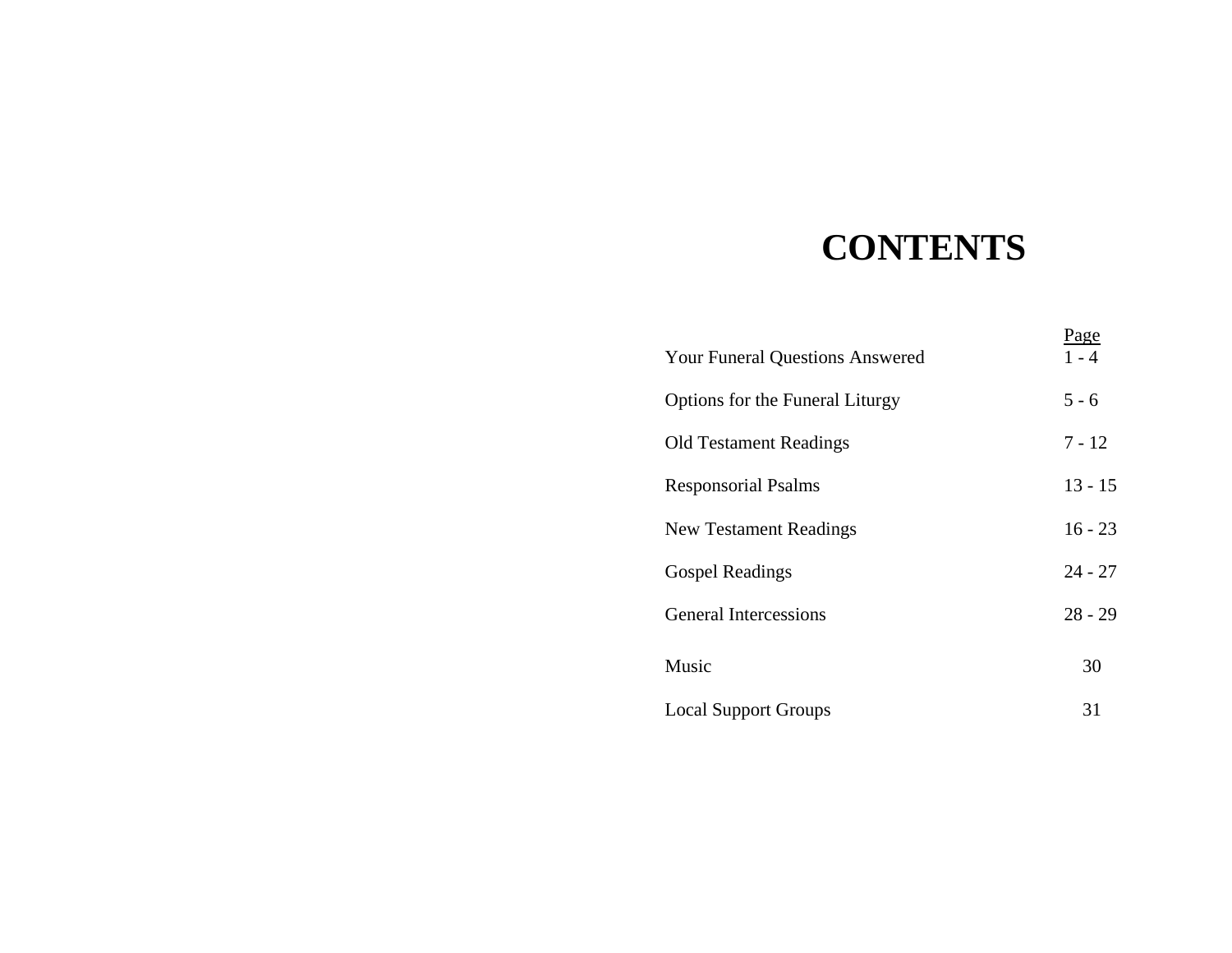# *Saint Anselm Church Bereavement Ministry*

*12969 Chillicothe Road Chesterland, Ohio 44026 (440) 729-9575*



*Please feel free to keep this brochure for future reference. Do not hesitate to call the office if you have any questions at 729-9575.* 

Revised 3/12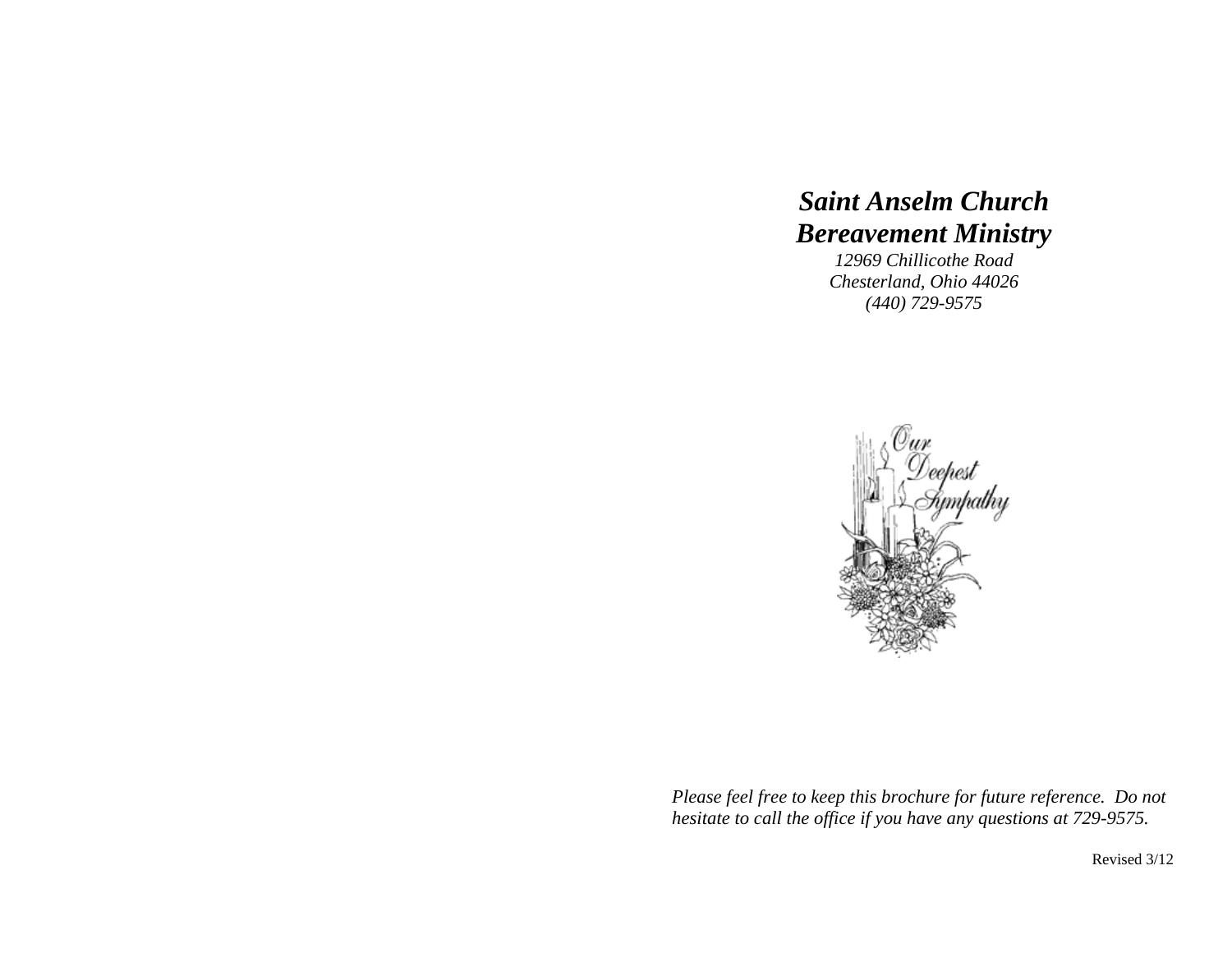#### **LITURGY PLANNING SHEET**

Please fill out the form with the person who is helping you to plan the liturgy. They will make sure that the proper persons are notified so that your plans can be carried out.

This information must be presented to the priest, musicians, etc. the day before the funeral in order for them to prepare. Therefore, it is essential that this sheet be given as soon as possible to the person helping you to plan the liturgy.

#### **YOUR FUNERAL QUESTIONS ANSWERED**

#### *WHAT CAN YOU EXPECT FROM THE CHURCH?*

All the baptized are entitled to the full Rite of Christian Burial. You and the members of your family will experience the Rite of Christian Burial in three distinct and important gatherings.

 1. The Wake or Vigil. This will take place during the visiting hours at the funeral home. A Parish Priest will lead a prayer service at the funeral home.

2. The Funeral Liturgy is the centerpiece of these Rites. This will take place at the church and is usually, but not necessarily, celebrated in the context of the Mass. The bodily remains of the Christian are honored by being brought to the parish church. The memory of the deceased is joined to the greater mystery of Christ's death and resurrection.

 3. The Committal takes place at the cemetery of your choosing and concludes the prayerful respect given to the body of all Christian people. This graveside service brings closure to the Rite of Christian Burial.

#### *SAINT ANSELM MEMORIAL BUFFET*

A memorial buffet held at the parish office building is offered to families of deceased parishioners after the burial. You will be contacted by a representative of the parish to ask if you wish to have a memorial buffet. They will ask for the approximate number of people who will be attending the buffet and will handle all details including setting up and cleaning up. The buffet consists of a cold meat tray, hot or cold side dishes, pastry and dessert, coffee, tea, pop (No alcoholic beverages are allowed). Parish volunteers prepare the food and serve it. There is no charge for this buffet. Some people wish to make an offering, however, and this can be done at your discretion to the parish office.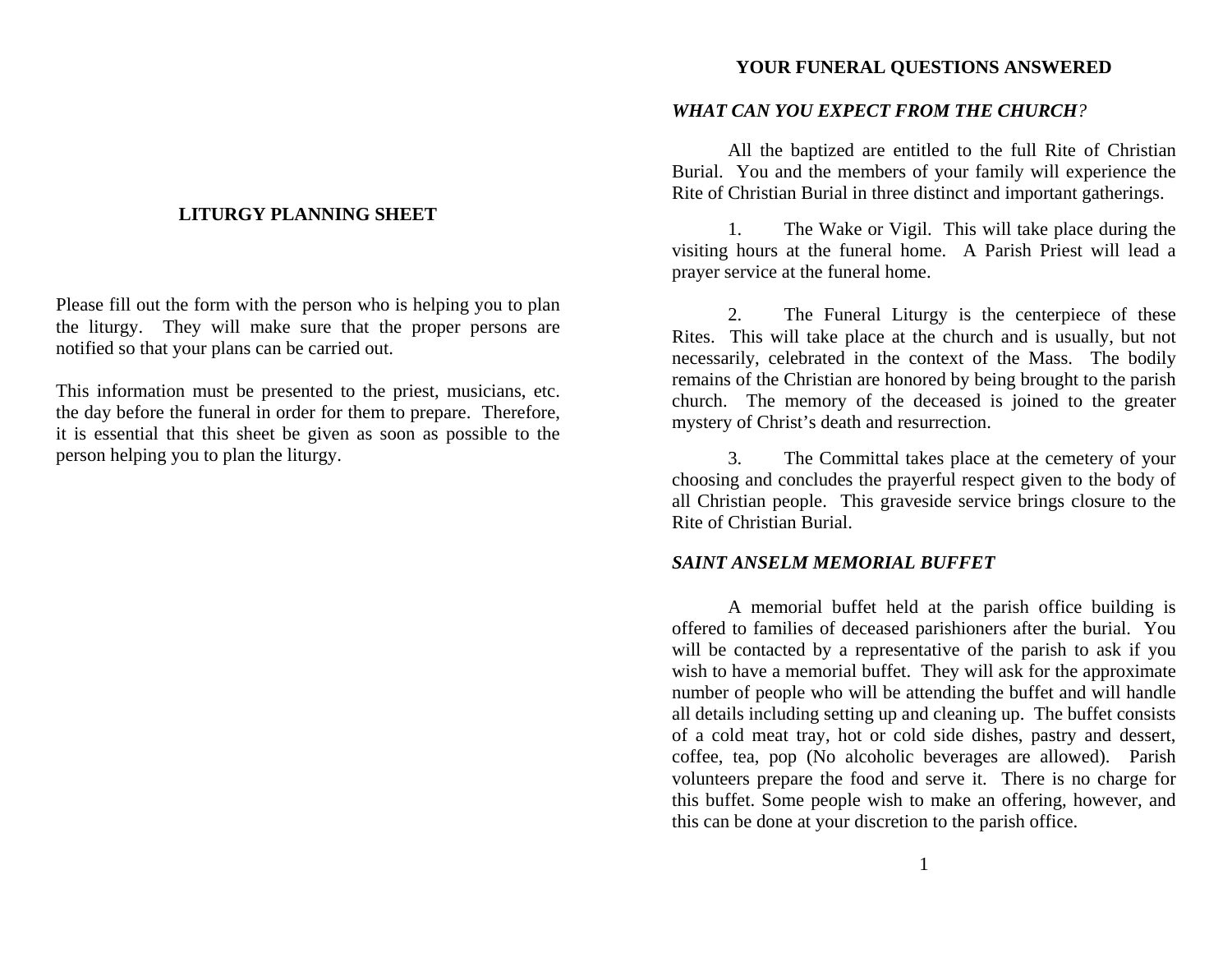If you anticipate less than 25 people after the funeral, volunteers will simply bring food to your house for you to serve. The volunteers will not bring coffee or other beverages or plates, cups, napkins, or condiments.

# **HOW CAN THE FAMILY AND FRIENDS BE INVOLVED AT THE FUNERAL?**

Choosing the scripture to be read at church, reading the scripture, placing the white pall and other religious symbols on the casket, serving as casket-bearers, and presenting the gifts of bread and wine are the most appropriate ways of involving loved ones. Our bereavement minister will be contacting you to help assist you in all these areas.

 The practice of offering a "eulogy" is normally not part of the Funeral Liturgy. Such meaningful tributes are best incorporated into the vigil or wake service at the funeral home.

# *WHEN AND WHERE CAN WE HAVE A FUNERAL LITURGY?*

A funeral, according to the teaching of the Church in our diocese, may be celebrated on any day of the Church year except for Sundays or a Holy Day. In the past funerals were often celebrated in the funeral home (especially if the deceased was not particularly active in the Church). Today, however, it is preferred that the funeral liturgy of all Christians take place in the parish church even if Mass is not celebrated. If cremation is to take place, it should follow the liturgy at church.

#### **LOCAL GRIEF SUPPORT GROUPS**

St. Anselm St. Francis of Assisi 12969 Chillicothe Road 6850 Mayfield Road Chesterland, Ohio 44026 Gates Mills, Ohio 44040 When: Spring and Fall Contact: Saint Anselm (440)729-9575 Saint Francis (440)461-1494

St. Joan of Arc Church, 496 East Washington St. Chagrin Falls, Ohio When: Spring and Fall (six week sessions with themes) Contact: Suzanne Harff Phone: (440)338-8707

St. Noel Church, 35200 Chardon Road Willoughby Hills, Ohio When: Spring and Fall (six sessions with themes) Contact: Nancy Kerwin Phone: (440)946-0887

Mayfield Church 7747 Mayfield Road Chesterland, Ohio When: Spring and Fall (13 week sessions) Contact: Betsy Phone: 729-4006

Hospice of Western Reserve, 5786 Heisley Road Mentor, Ohio When: 6 week sessions and monthly meetings Contact: The Bereavement Center Phone: (440)486-6838

All Souls Cemetery, 10366 Chardon Road, Chardon, Ohio When: Every Third Sunday 3:00-4:00PM Contact: Steven Malec Phone: (216)429-2159 Ext. 16

St. Helen Church, 12060 Kinsman Road, Newbury, Ohio When: November and May (six week sessions) Phone: (440)564-5805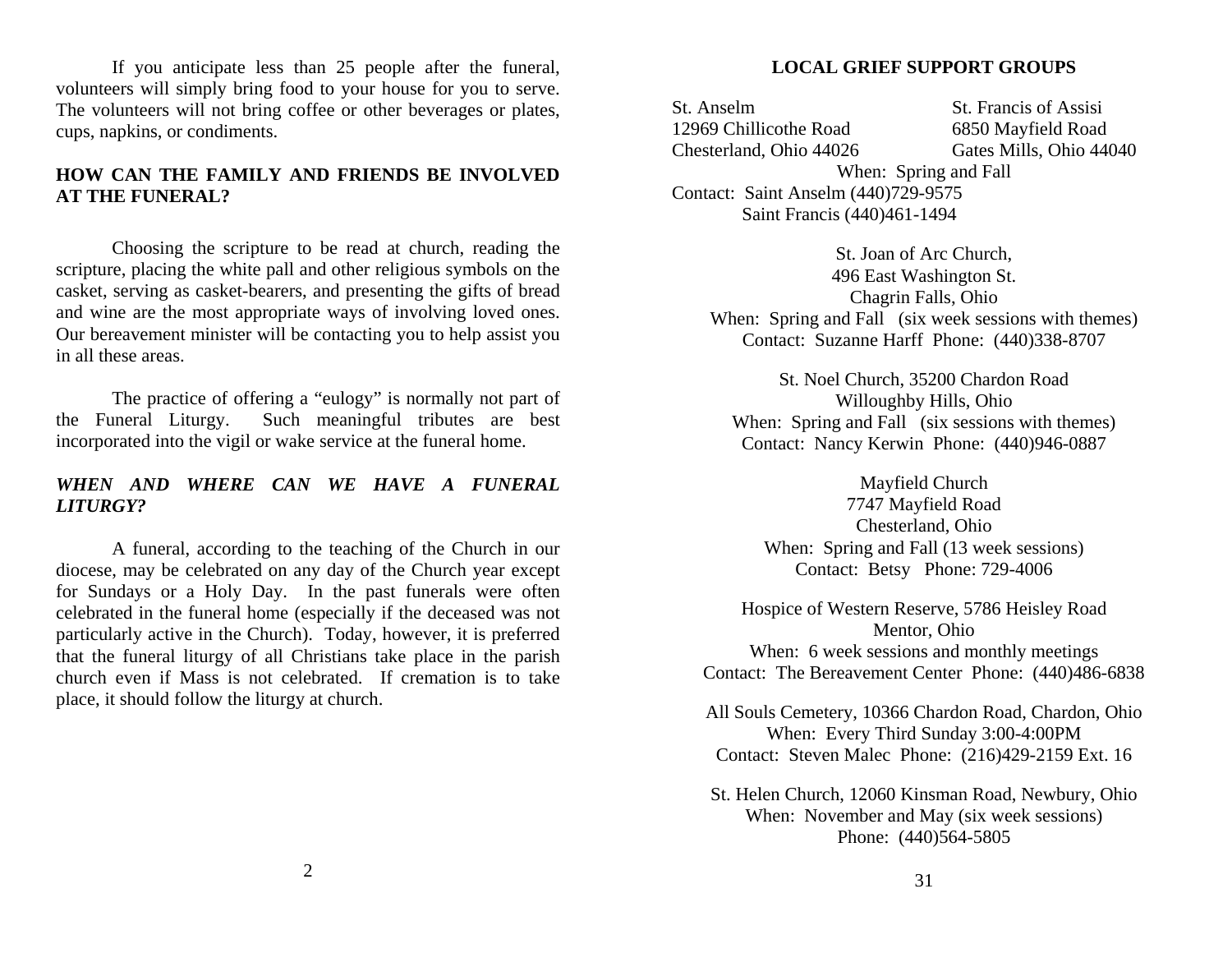# *Appropriate Hymns*

| Song                        | Number in<br><b>Breaking Bread</b> |  |
|-----------------------------|------------------------------------|--|
| <b>Amazing Grace</b>        | <b>BB424</b>                       |  |
| <b>Be Not Afraid</b>        | BB426                              |  |
| Eye Has Not Seen            | <b>BB492</b>                       |  |
| For All The Saints          | <b>BB739</b>                       |  |
| <b>Gift of Finest Wheat</b> | <b>BB327</b>                       |  |
| How Great Thou Art          | <b>BB418</b>                       |  |
| I Am the Bread of Life      | <b>BB343</b>                       |  |
| Let There Be Peace On Earth | <b>BB510</b>                       |  |
| On Eagle's Wings            | <b>BB433</b>                       |  |
| One Bread, One Body         | <b>BB357</b>                       |  |
| Only In God                 | <b>BB440</b>                       |  |
| Prayer of St. Francis       | <b>BB508</b>                       |  |
| The Strife is O'er          | <b>BB603</b>                       |  |

*You should not feel compelled to pick music. If you wish, the musicians who have a wealth of knowledge regarding appropriate funeral hymns will be happy to choose the hymns for you.* 

# *Responsorial Psalms*

| Psalm                                 | Psalm No. | Number in<br><b>Breaking</b><br><b>Bread</b> |
|---------------------------------------|-----------|----------------------------------------------|
| Shepherd Me, O God                    | 23        | <b>BB497</b>                                 |
| The Lord is My Light and My Salvation | 27        |                                              |
| The Lord is Kind and Merciful         | 103       | <b>BB486</b>                                 |

#### *HOW MUCH DOES A FUNERAL COST?*

All parishioners of St. Anselm Church are entitled to the full range of ministries and services of our parish without charge. The funeral ministry of our parish is offered to all those requesting it.

Some people, nonetheless, do wish to make an offering to the Church or to reimburse the parish for the cost of the organist. The amount of any offering would be at your discretion and can be made through the funeral director or given directly to the priest.

#### *WHAT SHOULD BE DONE WITH THE MASS OFFERINGS?*

Mass intention money for the deceased can be presented to our parish or any parish church. We would be happy to assist you in making arrangements for these masses.

 Other moneys and offerings are also welcomed as contributions to our parish and enable us to purchase sacred vessels, vestments, flowers, and other altar items needed. We discourage the individual purchase of memorial vessels and vestments. Much of what is purchased by individual families cannot be appropriately used within our parish due to sheer duplication of items. The parish office can provide you with information about the ST. ANSELM MEMORIAL FUND.

#### *WHAT ABOUT AFTER THE FUNERAL?*

Weeks, and perhaps months after the funeral, many people who are grieving often find that it is helpful to talk. A member of the St. Anselm Bereavement Committee will remain in contact with you to offer support. In addition, a list of local grief support groups is inserted at the conclusion of this booklet. Finally, you and your family will be invited to our annual Memorial Liturgy on All Souls' Day. At this time, your loved one and all of our deceased parishioners will be remembered in a special way.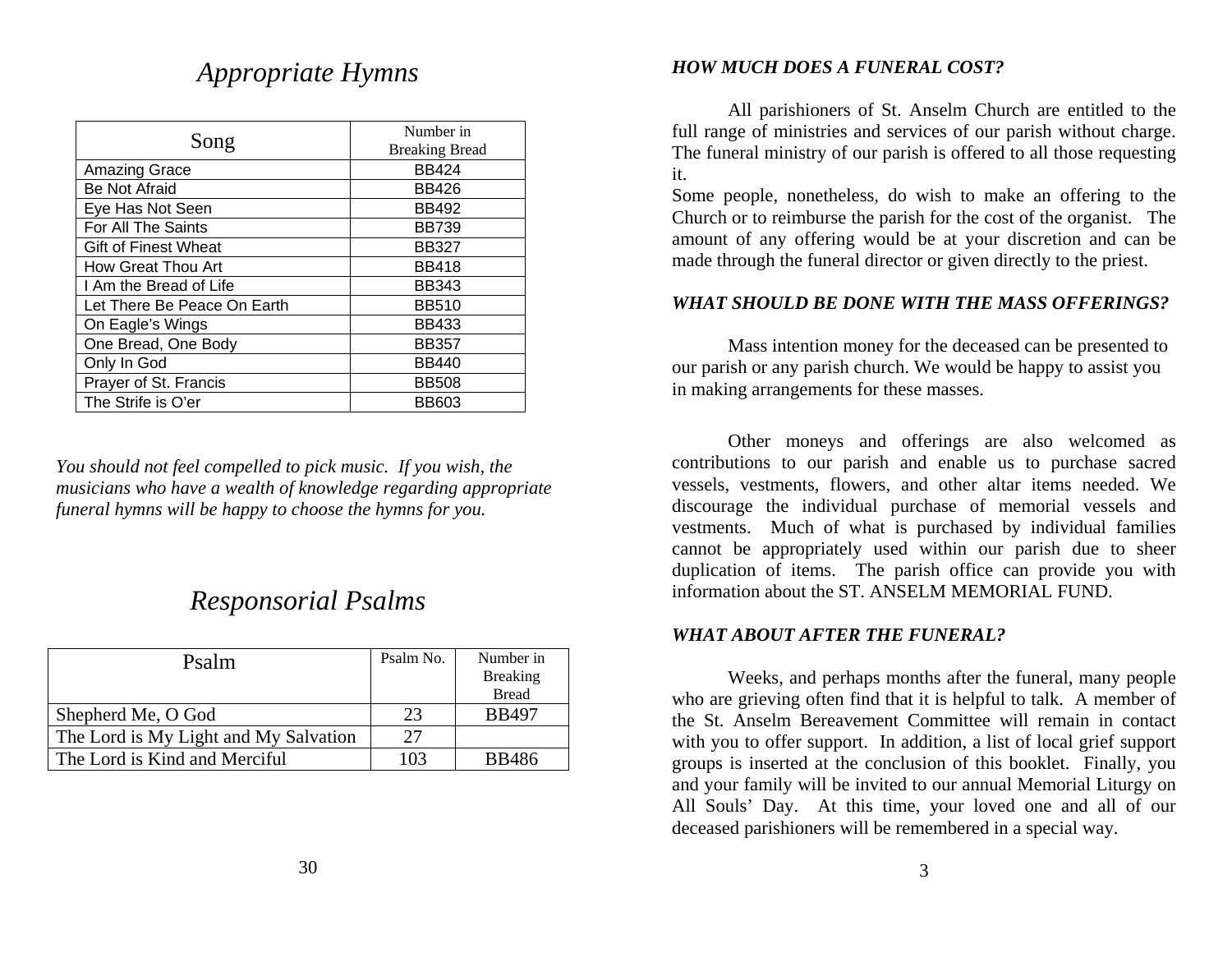# *WHAT ABOUT CREMATION?*

The preferred church practice is celebration of the Funeral Liturgy with the body, and then the burial in the ground or entombment. Cremation, however, is permitted when requested, if the reasons are consistent with Catholic teaching (economic, geographic). Reason contrary to Catholic teaching would be "no belief in the Resurrection". Celebration of the liturgy may take place with the body and cremation afterward. This is the desired practice. Celebration of the liturgy may also take place without the body with cremation taking place before the liturgy. Celebration may take place with the ashes which are placed in a worthy vessel. The vessel containing the cremains is placed on a table or stand in the church, in the place normally reserved for the coffin.

It is recommended that cremation take place following the funeral liturgy. In such a case, a priest will accompany the cremains to the cemetery for a proper committal after cremation.

 All Christians, including those who are cremated, are to be buried immediately after the funeral service in consecrated or blessed ground/tomb. The practice of dividing, scattering, or keeping ashes at home is not in keeping with the Church's teaching.

#### *ARE PRE-ARRANGEMENTS BINDING UPON THE CHURCH?*

You may be dealing with some special requests of your deceased loved one concerning the wake and funeral. The parish together with the funeral director will do its best to comply with such requests.

It is important to keep in mind, however, that any requests made by the deceased that do not respect the Rites and traditions of the Church may have to be compromised.

#### **GENERAL INTERCESSIONS**

#### *At the End of a Long Life*

**K.** For who lived life to the full and now stands in your presence.

L. For \_\_\_\_\_\_ and all the family members that their pain be eased, and that all of the family be joined once again in your kingdom. **M.** For caregivers, nurses and all who give of their time and energy to minister to the elderly.

**N.** For all who grow old in loneliness, that your loving presence be a comfort.

#### *At the End of a Long Illness*

**O.** For whose pain has now ended, may he/she be renewed in everlasting life.

**P.** For the family who took care and kept vigil throughout his/her illness.

**Q.** For the nurses and physicians whose efforts made \_\_\_\_\_\_ comfortable.

**R.** For ourselves as we struggle with the mystery of suffering, that we may come to understanding through faith.

#### *At the Death of a Young Person*

**S.** For \_\_\_\_\_, child of God, that he/she be held securely in God's loving embrace now and for all eternity, we pray to the Lord. R: Lord, hear our prayer.

**T.** For \_\_\_\_\_'s family, especially his/her mother and father, [his/her brother(s) and sister(s)], that they feel the healing power of Christ in the midst of their pain and grief.

**U.** For all parents who grieve over the death of their children, that they be comforted in the knowledge that their children dwell with God.

**V.** For children who have died of hunger and disease, that these little ones be seated close to the Lord at his heavenly table.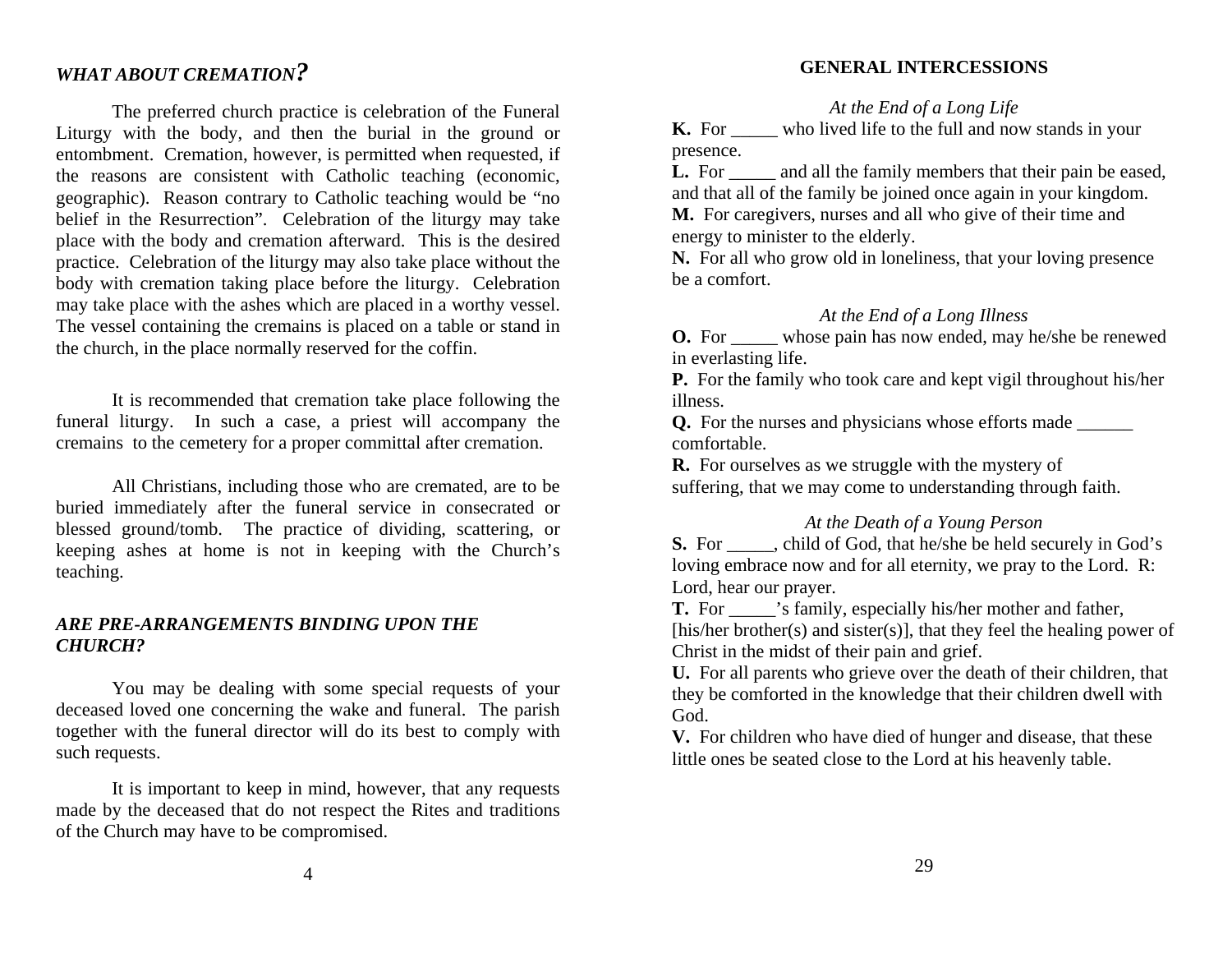#### **GENERAL INTERCESSIONS**

**A.** In baptism N. received the light of Christ. Scatter the darkness now and lead him/her over the waters of death.

**B.** For N. who in baptism was given the pledge of eternal life, that he/she may now be admitted to the company of the saints.

**C.** N. was nourished at the table of the Savior. Welcome him/her into the halls of the heavenly banquet.

**D.** For our brother/sister who ate the body of Christ, the bread of life. That he/she may be raised up on the last day.

**E.** Many friends and members of our families have gone before us and await the kingdom. Grant them an everlasting home with your Son.

**F.** For our deceased relatives and friends and for all who have helped us, that they may have the reward of their goodness.

**G.** We are assembled here in faith and confidence to pray for our brother/sister N. Strengthen our hope so that we may live in the expectation of your Son's coming.

**H.** For those who have fallen asleep in the hope of rising again that they may see God face to face.

**I.** For the family and friends of our brother/sister N., that they may be consoled in their grief by the Lord, who wept at the death of his friend Lazarus.

**J.** For all of us assembled here to worship in faith, that we may be gathered together again in God's kingdom.

# **OPTIONS FOR THE FUNERAL LITURGY**

The funeral liturgy reflects our Christian belief that death is not an end but a beginning. The prayers, blessings, readings and songs offer comfort and hope in the midst of our tears because during the liturgy we recall Jesus' victory over death and our share in that resurrection.

- 1. **READINGS.** You may select one or two readings from the Scriptures. If you choose to have two readings, one should be from the Old Testament and one from the New Testament. If you choose to have one reading, it may be from either the Old or New Testament. The Gospel may also be chosen. Scriptural options are included in this booklet; however, if you have scriptural text which is not included but which seems particularly appropriate, please feel free to choose it.
- 2. **RESPONSORIAL PSALM**. The psalm follows the first reading.
- 3. **READERS.** You may ask family members or friends to proclaim the readings. If you prefer, there are readers available from the parish community. Please check with the person who is helping you to plan the liturgy. \* **Please Note:** When reading at the liturgy, do not read material that is framed. This is for your information only.
- 4. **MUSIC.** You may select appropriate hymns for the liturgy. Included in this booklet is a list of hymns available. You may also wish to have the parish musician make appropriate choices of hymns.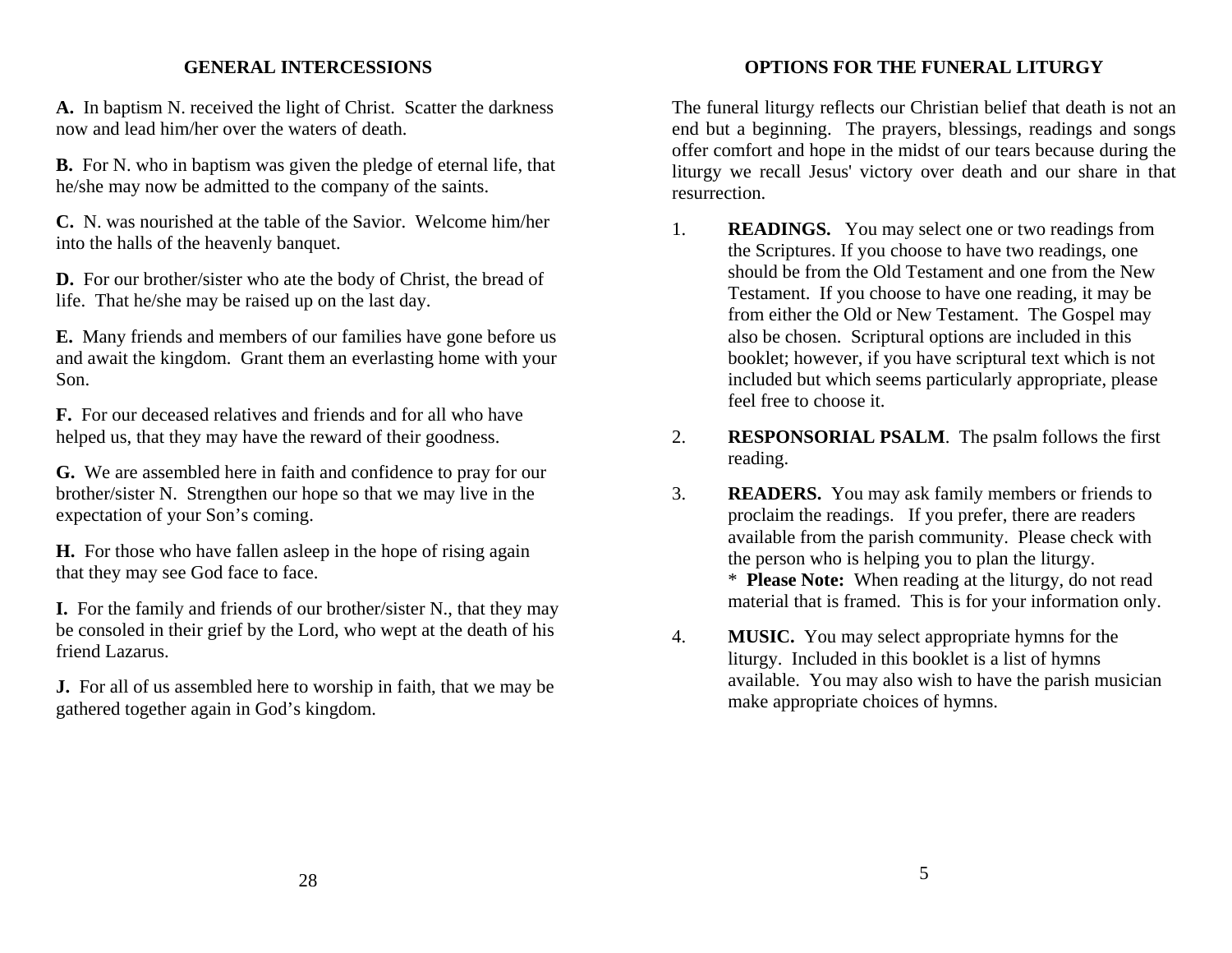- 5. **GENERAL INTERCESSIONS**. (Prayers of the Faithful). You may wish to personally compose these prayers. If not, the priest will use the standard intercessions available in the missalette for the funeral liturgy. You may wish to have family or friends read them at the liturgy. Please refer to the samples on pages 28 and 29 to help you compose or choose specific intercessions.
- 6. **PRESENTATION OF GIFTS**. Family members or friends may bring the bread and wine to the altar during the liturgy.
- 7. **PLACING OF THE FUNERAL PALL ON CASKET**. The white funeral pall is a sign of our baptismal garment. Family members or individuals designated by the family are encouraged to place the funeral pall on the casket before Mass.



The Parish Priest, the Funeral Director, or a member from the Bereavement Ministry would be most willing to assist you in planning the liturgy. If you wish to use any or all of the options listed, it is necessary to notify one of these persons as soon as possible so that your plans can be carried out.

The information will be presented to the priest, musicians, etc., the day before the funeral in order for them to prepare. Therefore, it is essential for the liturgy planning sheet to be given as soon as possible to the person helping you to plan the liturgy.

*There are many rooms in my Father's house.* 

*Scriptural Reference: John 14, 1-6*

4. A reading from the holy gospel according to John

Jesus said to his disciples:

 "Do not let your hearts be troubled. You have faith in God; have faith also in me. In my Father's house there are many dwelling places; if there were not, would I have told you that I am going to prepare a place for you? And if I go and prepare a place for you, I will come back again and take you to myself, so that where I am you also may be. Where I am going you know the way." Thomas said to him, "Master, we do not know where you are going; how can we know the way?" Jesus said to him: "I am the way and the truth and the life. No one comes to the Father except through me."

**The Gospel of the Lord**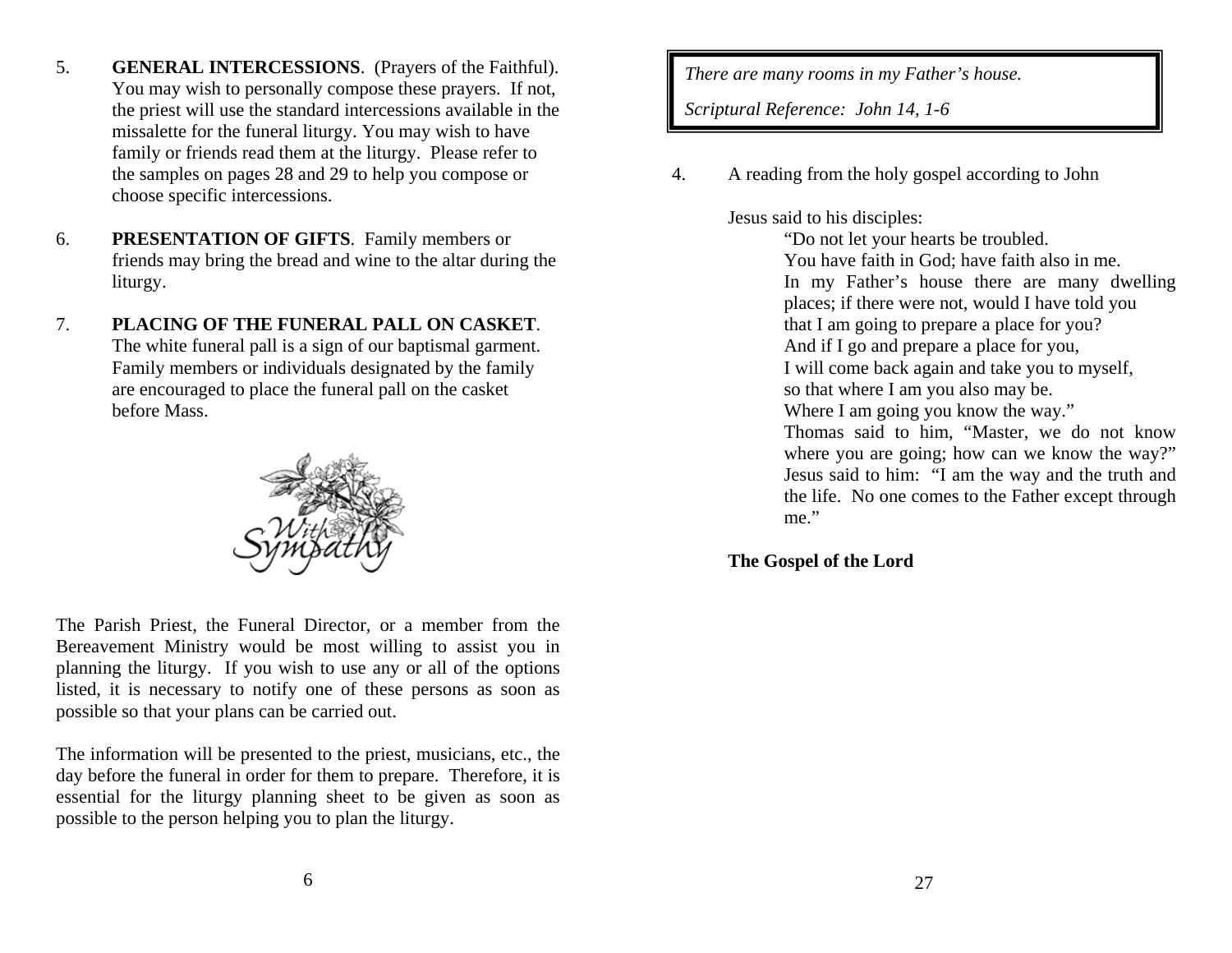*Lazarus, come out.* 

*Scriptural Reference: John 11, 32-45*

3. A reading from the holy gospel according to John

When Mary the sister of Lazarus came to the place where Jesus was, seeing him, she fell at his feet and said to him, "Lord, if you had been here my brother would never have died." When Jesus saw her weeping, and the Jewish folk who had accompanied her also weeping, he was troubled in spirit, moved by the deepest emotions. "Where have you laid him?" he asked. "Lord, come and see," they said. Jesus began to weep, which caused the Jews to remark, "See how much he loved him!" But some said, "He opened the eyes of that blind man. Why could he not have done something to stop this man from dying?" Once again troubled in spirit, Jesus approached the tomb.

 It was a cave with a stone laid across it. "Take away the stone," Jesus directed. Martha, the dead man's sister, said to him, "Lord, it has been four days now; surely there will be a stench!" Jesus replied, "Did I not assure you that if you believed you would see the glory of God?" They then took away the stone and Jesus looked upward and said:

"Father, I thank you for having heard me.

I know that you always hear me

but I have said this for the sake of the crowd,

that they may believe that you sent me."

Having said this, he called loudly, "Lazarus, come out!" The dead man came out, bound hand and foot with linen strips, his face wrapped in a cloth. "Untie him," Jesus told them, "and let him go free."

 This caused many of the Jews who had come to visit Mary, and had seen what Jesus did, to put their faith in him.

# **The Gospel of the Lord**

# **OLD TESTAMENT READINGS**

*Job's prayer of hope and confidence in God. By God's power, death will be overcome and human life fulfilled in him.* 

*Scriptural Reference: Job 19:1, 23-27a*

1. A reading from the book of Job

Job answered and said:

 Oh, would that my words were written down! Would that they were inscribed in a record: That with an iron chisel and with lead they were cut in the rock forever! But as for me, I know that my Vindicator lives, and that he will at last stand forth upon the dust; Whom I myself shall see: my own eyes, not another's, shall behold him, And from my flesh I shall see God;

my inmost being is consumed with longing.

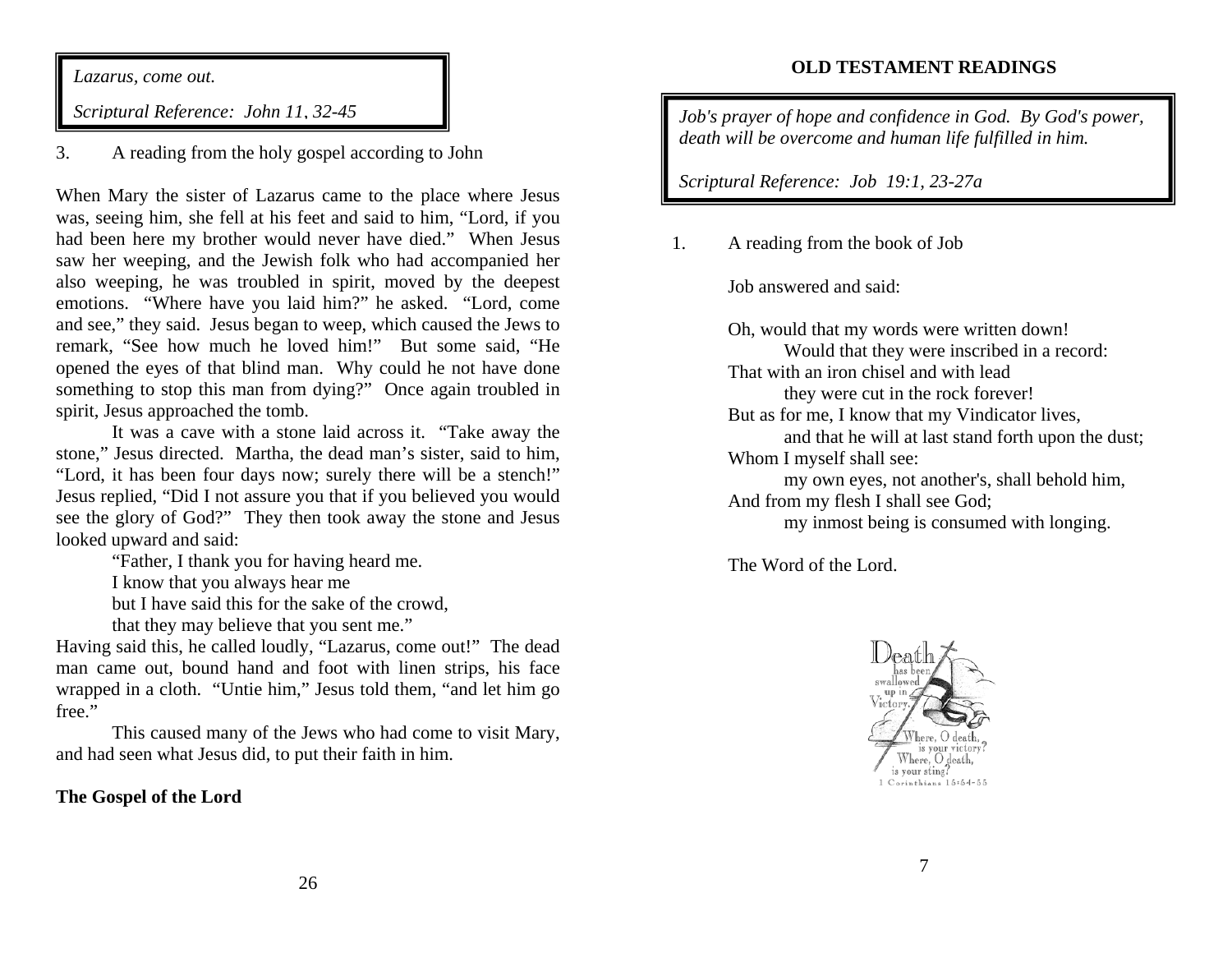*Hope that those who have died are with God, and that this presence will someday be manifest.* 

*Scriptural References: Wisdom 3:1-6 (Short Version)* 

2. A reading from the Book of Wisdom

(Verses 1- 6)

 The souls of the just are in the hand of God, and no torment shall touch them. They seemed, in the view of the foolish, to be dead; and their passing away was thought an affliction. and their going forth from us, utter destruction. But they are in peace. For if before men, indeed, they be punished, yet is their hope full of immortality; Chastised a little, they shall be greatly blessed, because God tried them and found them worthy of himself. As gold in the furnace, he proved them, and as sacrificial offerings he took them to himself. (Verses 7 - 9)

 In the time of their visitation they shall shine, and shall dart about as sparks through stubble; They shall judge nations and rule over peoples, and the Lord shall be their King forever. Those who trust in him shall understand truth, and the faithful shall abide with him in love: Because grace and mercy are with his holy ones,

and his care is with his elect.

The Word of the Lord.

*Come, you whom my Father has blessed.* 

*Scriptural Reference: Matthew 25, 31-4 6*

*Wisdom 3:1-6 (Short Version)* 2. A reading from the holy gospel according to Matthew *Wisdom 3:1-9 (Long Version)* 

 Jesus said to his disciples: "When the son of man comes in his glory, escorted by all the angels of heaven, he will sit upon his royal throne, and all the nations will be assembled before him. Then he will separate them into two groups, as a shepherd separates sheep from goats. The sheep he will place on his right hand, the goats on his left. The king will say to those on his right: 'Come. You have my Father's blessing! Inherit the kingdom prepared for you from the creation of the world. For I was hungry and you gave me food, I was thirsty and you gave me drink. I was a stranger and you welcomed me, naked and you clothed me. I was ill and you comforted me, in prison and you came to visit me.' Then the just will ask him: 'Lord, when did we see you hungry and feed you or see you thirsty and give you drink? When did we welcome you away from home or clothe you in your nakedness? When did we visit you when you were ill or in prison?' The king will answer them: 'I assure you, as often as you did it for one of my least brothers, you did it for me.'

 "Then he will say to those on his left: 'Out of my sight, you condemned, into that everlasting fire prepared for the devil and his angels! I was hungry and you gave me no food, I was thirsty and you gave me no drink. I was away from home and you gave me no welcome, naked and you gave me no clothing. I was ill and in prison and you did not come to comfort me.' Then they in turn will ask: 'Lord, when did we see you hungry or thirsty or away from home or naked or ill or in prison and not attend you in your needs?' He will answer them: 'I assure you, as often as you neglected to do it to one of these least ones, you neglected to do it to me.' These will go off to eternal punishment and the just to eternal life."

# **The Gospel of the Lord**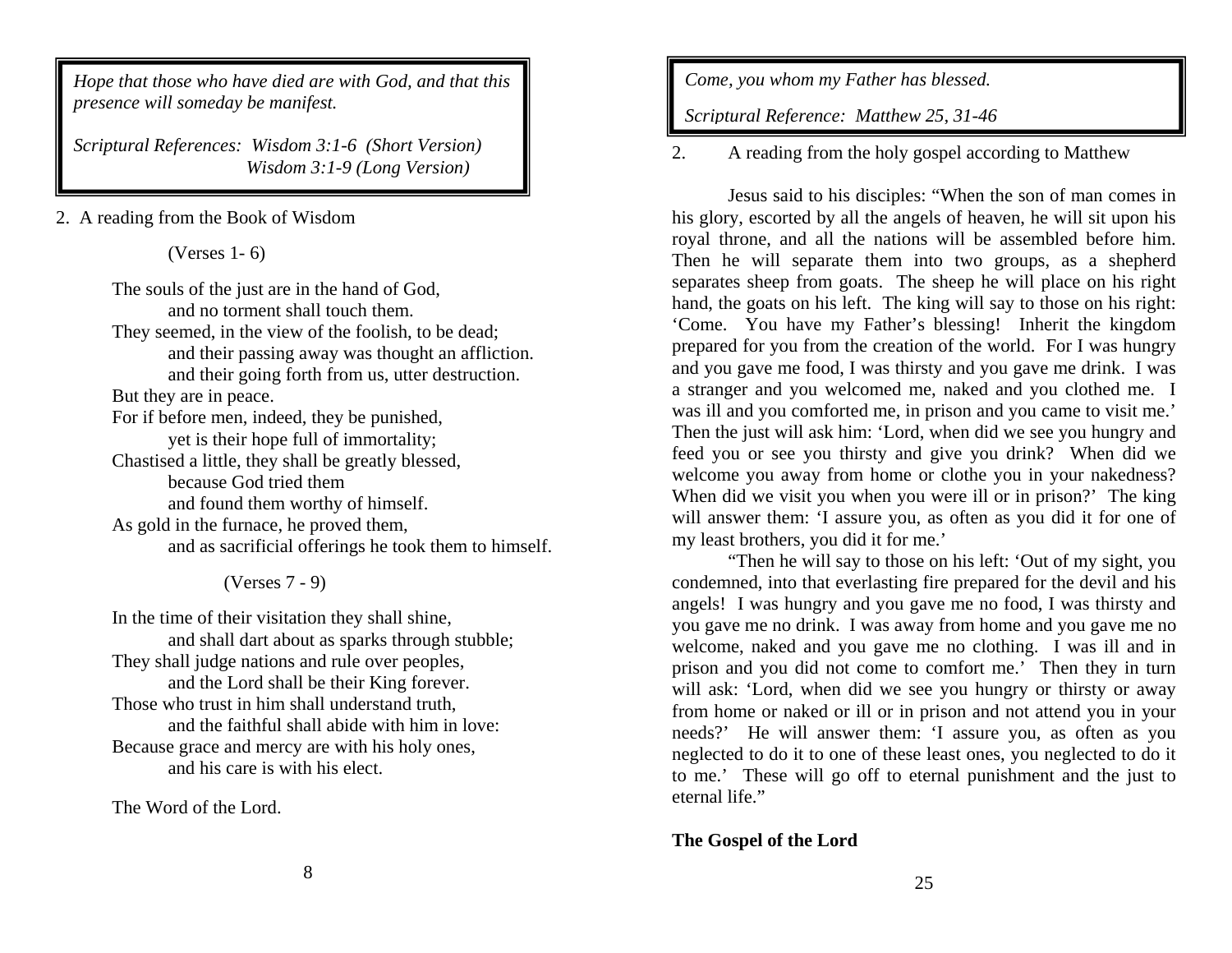#### **GOSPEL READINGS**

*Rejoice and be glad, for your reward will be great in heaven.* 

*Scriptural Reference: Matthew 5, 1-12*

1. A reading from the holy gospel according to Matthew

When Jesus saw the crowds he went up on the mountainside. After he had sat down his disciples gathered around him, and he began to teach them:

> "How blest are the poor in spirit: the reign of God is theirs.

Blest too are the sorrowing; they shall be consoled.

Blest are the lowly; they shall inherit the land.

 Blest are they who hunger and thirst for holiness; they shall have their fill.

Blest are they who show mercy; mercy shall be theirs.

 Blest are the single-hearted, for they shall see God. Blest too the peacemakers; they shall be called sons

of God.

Blest are those persecuted for holiness' sake; the reign of God is theirs.

 Blest are you when they insult you and persecute you and utter every kind of slander against you because of me.

 Be glad and rejoice, for your reward in heaven is great."

# **The Gospel of the Lord**

*Confidence that one who dies young or suddenly, but has lived well, is with God - despite the confusion this event causes those who mourn.* 

*Scriptural Reference Wisdom 4:7-15*

# 3. A reading from the book of Wisdom

 The just man, though he die early, shall be at rest. For the age that is honorable comes not with the passing of time,

nor can it be measured in terms of years.

 Rather, understanding is the hoary crown for men, and an unsullied life, the attainment of old age. He who pleased God was loved;

 he who lived among sinners was transported - Snatched away, lest wickedness pervert his mind

or deceit beguile his soul;

 For the witchery of paltry things obscures what is right and the whirl of desire transforms the innocent mind.

 Having become perfect in a short while, he reached the fullness of a long career; for his soul was pleasing to the Lord,

 therefore, he sped him out of the midst of wickedness.

 But the people saw and did not understand, nor did they take this into account.

 Because grace and mercy are with his holy ones, and his care is with his elect.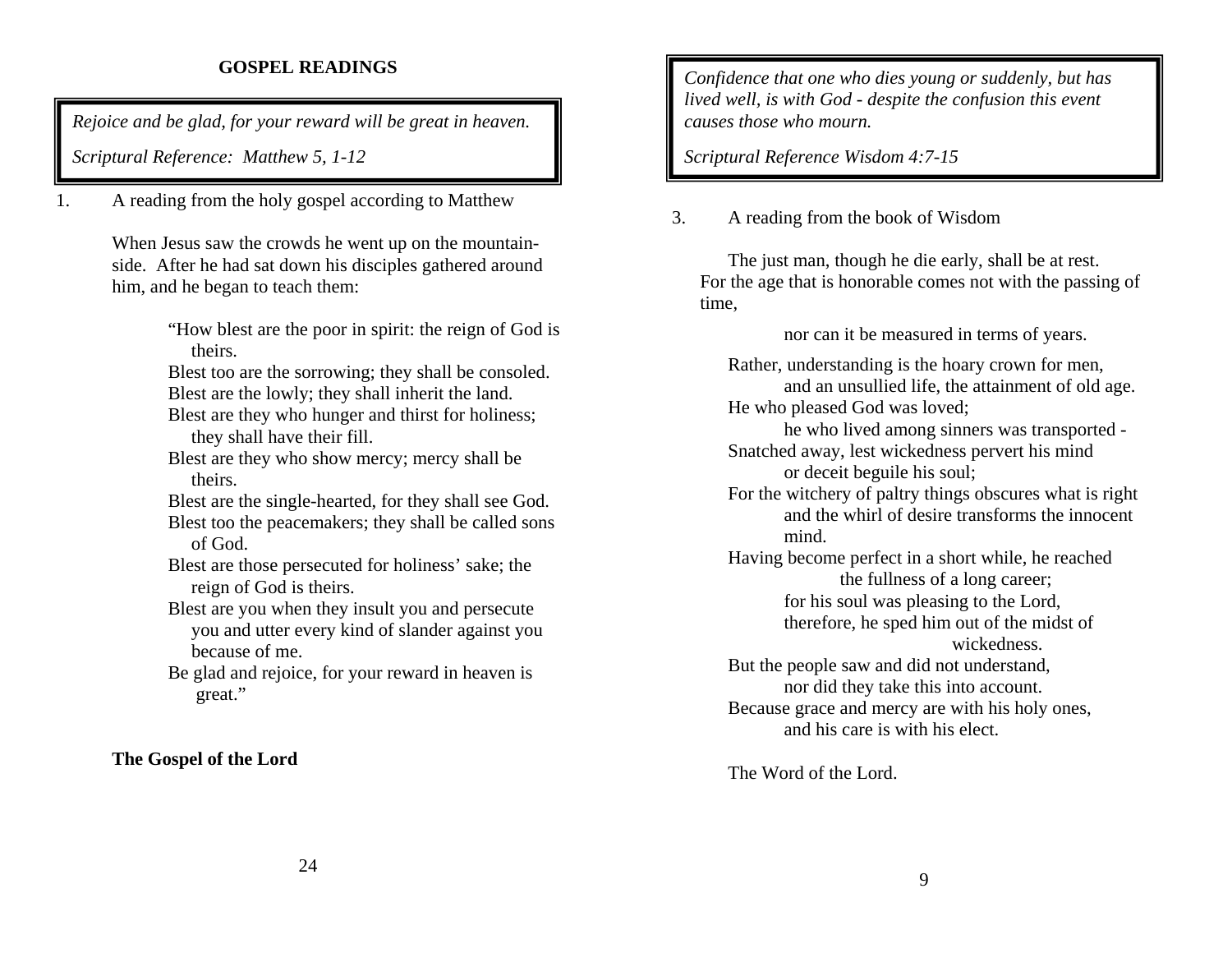*A prophecy of the coming kingdom of God and its conquest over grief.* 

*Scriptural Reference: Isaiah 25:6a, 7-9*

4. On this mountain the Lord of hosts will provide for all peoples. On this mountain he will destroy the veil that veils all peoples, The web that is woven over all nations; he will destroy death forever. The Lord God will wipe away the tears from all faces; The reproach of his people he will remove from the whole earth; for the Lord has spoken

> On that day it will be said: "Behold our God, to whom we looked to save us! This is the Lord for whom we looked; let us rejoice and be glad that he has saved us!"

The Word of the Lord.

*Those who die in the Lord are happy.* 

*Scriptural Reference: Revelation 14:13*

9. A reading from the book of Revelation

I heard a voice from heaven say, "Write this: Blessed are the dead who die in the Lord from now on." "Yes," said the Spirit, "let them find rest from their labors, for their works accompany them."

# **The Word of the Lord**

*No more death or mourning, crying out or pain, for God makes all things new.* 

*Scriptural Reference: Revelation 21: 1-5a, 6b-7*

# 10. A reading from the book of Revelation

I saw a new heaven and a new earth. The former heaven and the former earth had passed away, and the sea was no more. I also saw the holy city, a new Jerusalem, coming down out of heaven from God, prepared as a bride adorned for her husband. I heard a loud voice from the throne saying, "Behold, God's dwelling is with the human race. He will dwell with them and they will be his people and God himself will always be with them as their God. He will wipe every tear from their eyes, and there shall be no more death or mourning, wailing or pain, for the old order has passed away."

The one who sat on the throne said, "Behold, I make all things new. I am the Alpha and the Omega, the beginning and the end. To the thirsty I will give a gift from the spring of life-giving water. The victor will inherit these gifts, and I shall be his God, and he will be my son."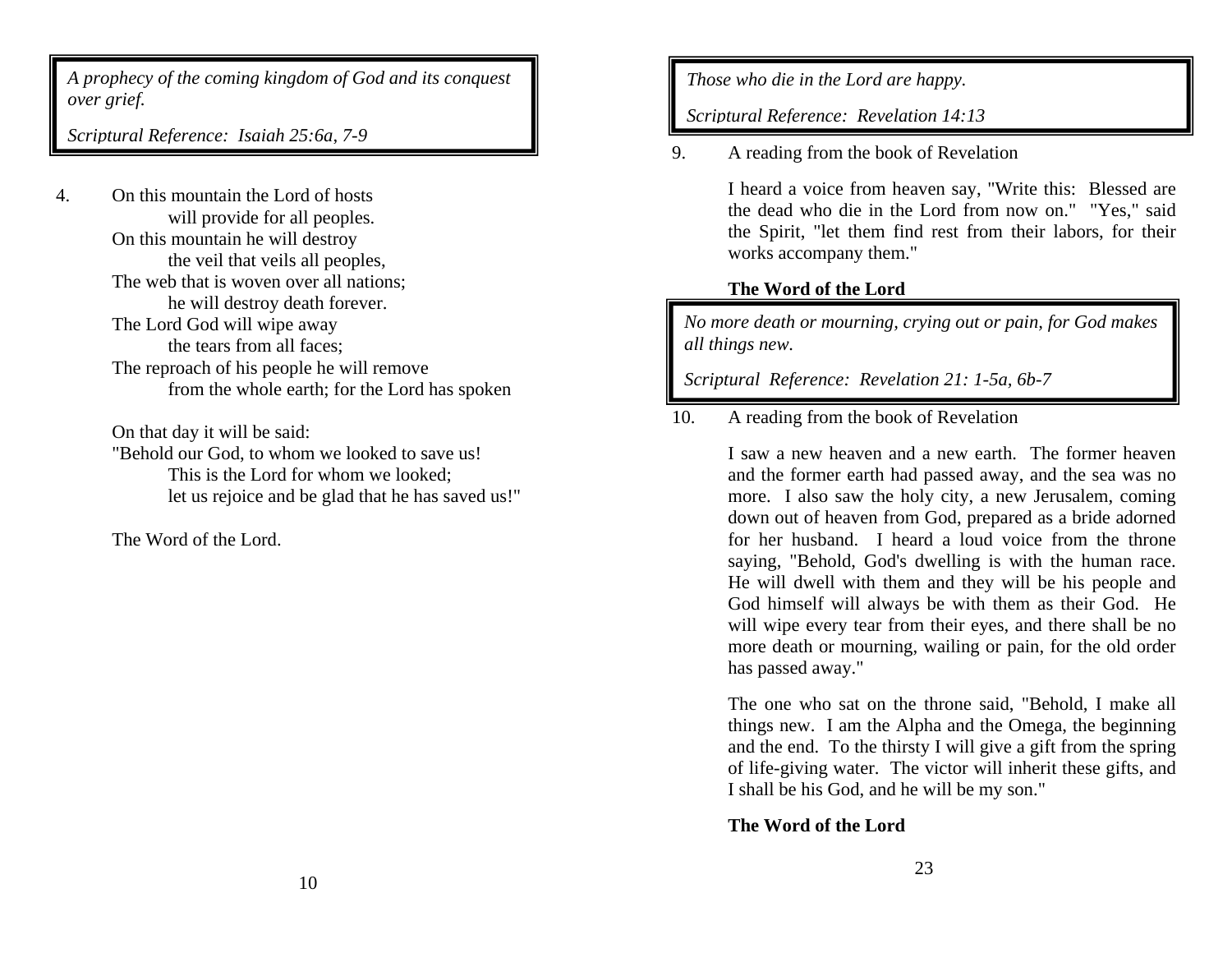*We await the coming again of Jesus when he will make us like himself in glory.* 

*Scriptural Reference: Philippians 3:20-21*

7. A reading from the letter of Paul to the Philippians

Our citizenship is in heaven, and from it we also await a savior, the Lord Jesus Christ. He will change our lowly body to conform with his glorified body by the power that enables him also to bring all things into subjection to himself.

# **The Word of the Lord**

*We grieve at death, but not as the world does; our grief is colored by hope.* 

*Scriptural Reference: Thessalonians 4:13-18*

8. A reading from the first letter of Paul to the Thessalonians

We do not want you to be unaware, brothers and sisters, about those who have fallen asleep, so that you may not grieve like the rest, who have no hope. For if we believe that Jesus died and rose, so too will God, through Jesus, bring with him those who have fallen asleep. Indeed, we tell you this, on the word of the Lord, that we who are alive, who are left until the coming of the Lord, will surely not precede those who have fallen asleep. For the Lord himself, with a word of command, with the voice of an archangel and with the trumpet of God, will come down from heaven, and the dead in Christ will rise first. Then we who are alive, who are left, will be caught up together with them in the clouds to meet the Lord in the air. Thus we shall always be with the Lord. Therefore, console one another with these words.

# **The Word of the Lord**

*Jeremiah's prayer in the face of Israel's destruction: He still waits on the Lord for his help.* 

*Scriptural Reference: Lamentations 3: 17, 18, 21-26* 

5. My soul is deprived of peace, I have forgotten what happiness is; I tell myself my future is lost, all that I hoped for from the Lord. But I will call this to mind, as my reason to have hope:

> The favors of the Lord are not exhausted, his mercies are not spent; They are renewed each morning, so great is his faithfulness. My portion is the Lord, says my soul; therefore will I hope in him.

 Good is the Lord to one who waits for him, to the soul that seeks him; It is good to hope in silence for the saving help of the Lord.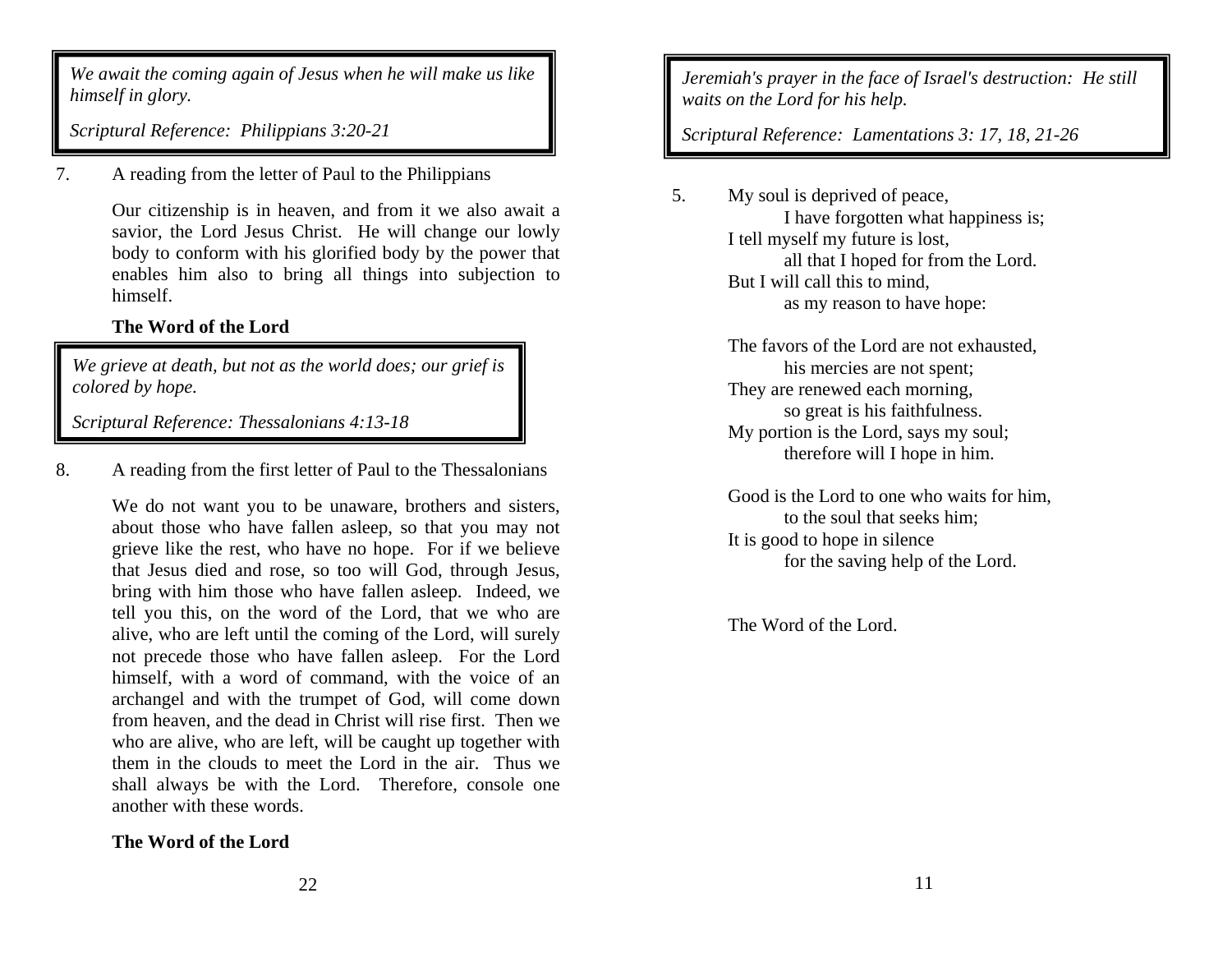*The hope for a future resurrection.* 

*Scriptural Reference: 2 Maccabees 12: 43-46* 

6. A reading from the second book of Maccabees

 Judas [the ruler of Israel] then took up a collection among all his soldiers, amounting to two thousand silver drachmas, which he sent to Jerusalem to provide for an expiatory sacrifice. In doing this he acted in a very excellent and noble way, inasmuch as he had the resurrection of the dead in view; for if he were not expecting the fallen to rise again, it would have been useless and foolish to pray for them in death. But if he did this with a view to the splendid reward that awaits those who had gone to rest in godliness, it was a holy and pious thought. Thus he made atonement for the dead that they might be freed from this sin.

The Word of the Lord.



*Scriptural Reference: I Corinthians 15:20-27 (Short version) \* adapted to include verses 24-27*

6. A reading from the first letter of Paul to the Corinthians

Christ has been raised from the dead, the first fruits of those who have fallen asleep. For since death came through a human being, the resurrection of the dead came also through a human being. For just as in Adam all die, so too in Christ shall all be brought to life, but each one in proper order: Christ the first fruits; then, at his coming, those who belong to Christ; then comes the end, when he hands over the kingdom to his God and Father. For he must reign until he has put all his enemies under his feet. The last enemy to be destroyed is death, for "he subjected everything under his feet."

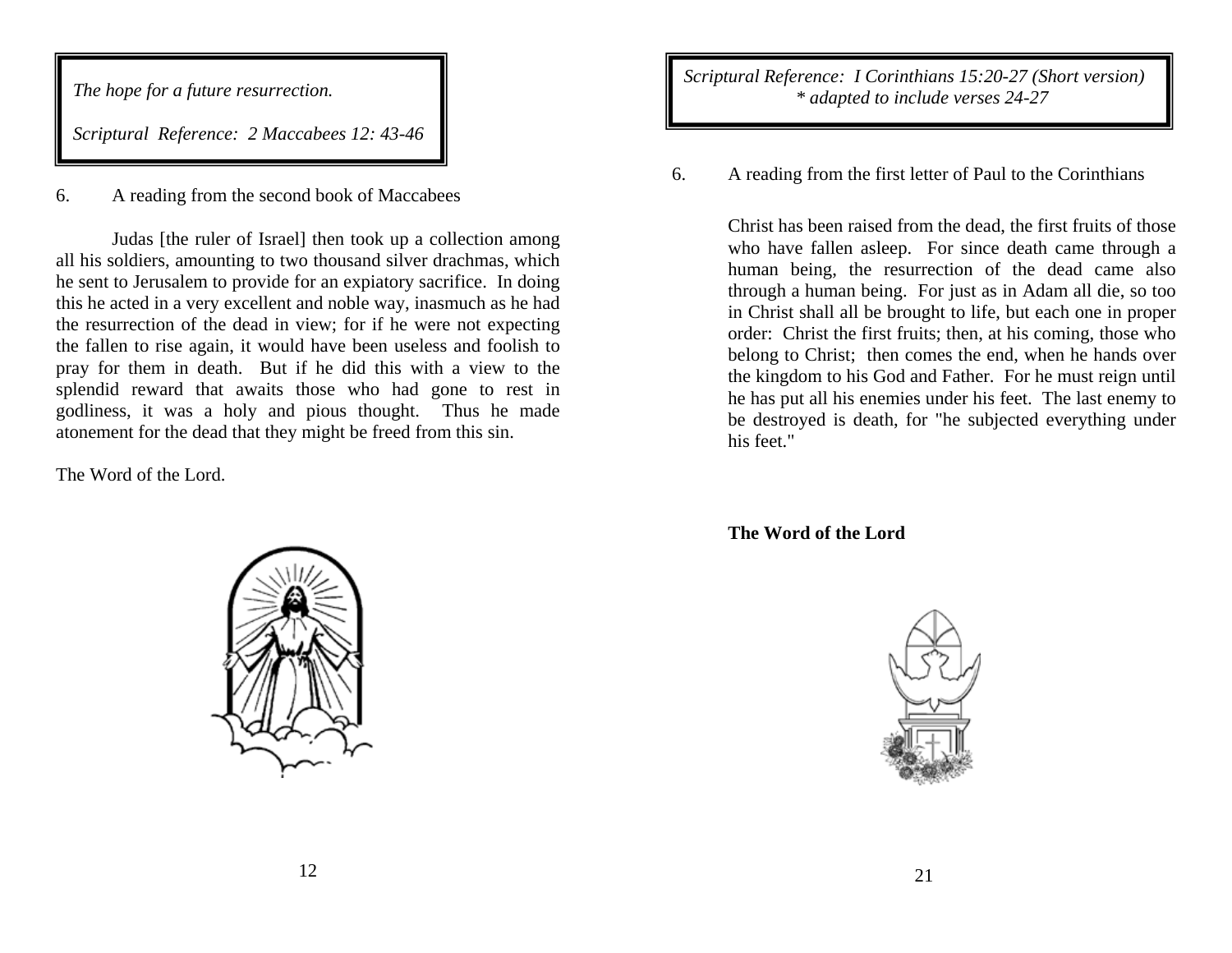*Jesus is our Lord and our Ruler: we belong to him in life and in death.* 

*Scriptural Reference: Romans 14:7-9, 10b-12*

5. A reading from the letter of Paul to the Romans

None of us lives for oneself, and no one dies for oneself. For if we live, we live for the Lord, and if we die, we die for the Lord; so then, whether we live or die, we are the Lord's. For this is why Christ died and came to life, that he might be Lord of both the dead and the living. For we shall all stand before the judgment seat of God; for it is written:

"As I live, says the Lord, every knee shall bend before me, and every tongue shall give praise to God."

So then each of us shall give an account of himself to God.

# **The Word of the Lord**



Those who drink of the water that I will give them will never be thirsty.  $-John 4:14$ 

# **RESPONSORIAL PSALMS**

*Shepherd Me, O God* 

*Psalm 23*

1. Response: *Shepherd me, O God, beyond my wants, beyond my fears, from death into life.* 

> God is my shepherd, so nothing shall I want, I rest in the meadows of faithfulness and love, I walk by the quiet waters of peace.

# RESPONSE . . . .

 Gently you raise me and heal my weary soul, you lead me by pathways of righteousness and truth, my spirit shall sing the music of your name.

# RESPONSE . . . .

 Though I should wander the valley of death, I fear no evil, for you are at my side, your rod and your staff, my comfort and my hope.

# RESPONSE . . . .

 You have set me a banquet of love in the face of hatred, crowning me with love beyond my pow'r to hold.

# RESPONSE . . . .

 Surely your kindness and mercy follow me all the days of my life;

I will dwell in the house of my God for evermore.

RESPONSE . . . .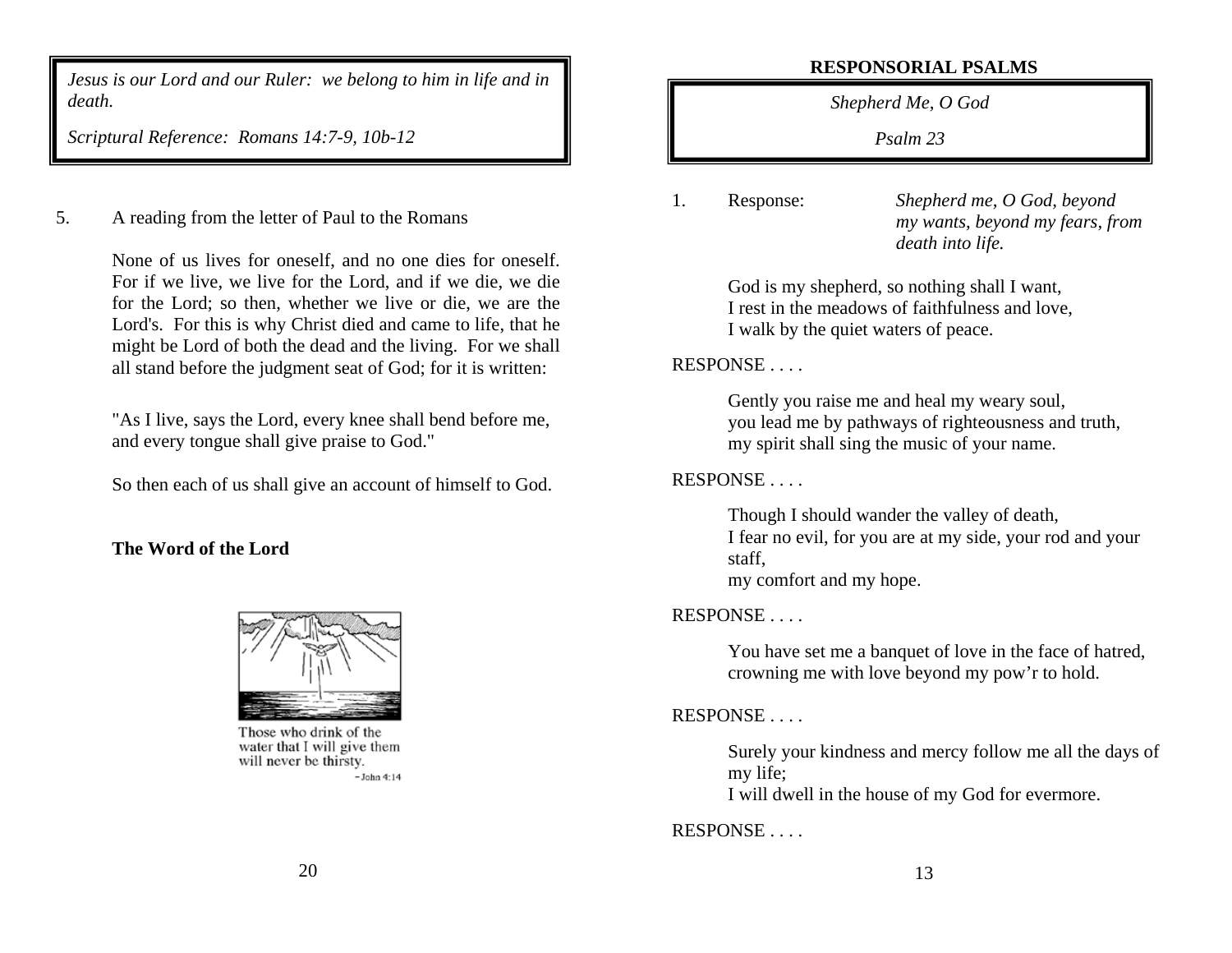*The Lord is my light and my salvation* 

*Psalm 27* 

2. **Response:** *The Lord is my light and my salvation.* 

The Lord is my light and my help; whom should I fear? The Lord is the stronghold of my life; before whom should I shrink?

RESPONSE . . . .

 There is one thing I ask of the Lord; for this I long: To live in the house of the Lord all the days of my life, To savor the sweetness of the Lord to behold his temple.

RESPONSE . . . .

 O Lord, hear my voice when I call: have mercy and answer. It is your face, O Lord, that I seek. Hide not your face.

RESPONSE . . . .

 I am sure I shall see the Lord's goodness in the land of the living. Hope in him, hold firm and take heart. Hope in the Lord.

RESPONSE . . . .

*The unshakable basis of Christian hope: God's love for us in his gift of Jesus Christ.* 

*Scriptural Reference: 8:31b-35, 37-39*

4. A reading from the letter of Paul to the Romans

If God is for us, who can be against us? He who did not spare his own Son but handed him over for us all, how will he not also give us everything else along with him? Who will bring a charge against God's chosen ones? It is God who acquits us. Who will condemn? It is Christ Jesus who died, rather, was raised, who also is at the right hand of God, who indeed intercedes for us.

What will separate us from the love of Christ? Will anguish, or distress, or persecution, or famine, or nakedness, or peril, or the sword? No, in all these things we conquer overwhelmingly through him who loved us. For I am convinced that neither death, nor life, nor angels, nor principalities, nor present things, nor future things, nor powers, nor height, nor depth, nor any other creature will be able to separate us from the love of God in Christ Jesus our Lord.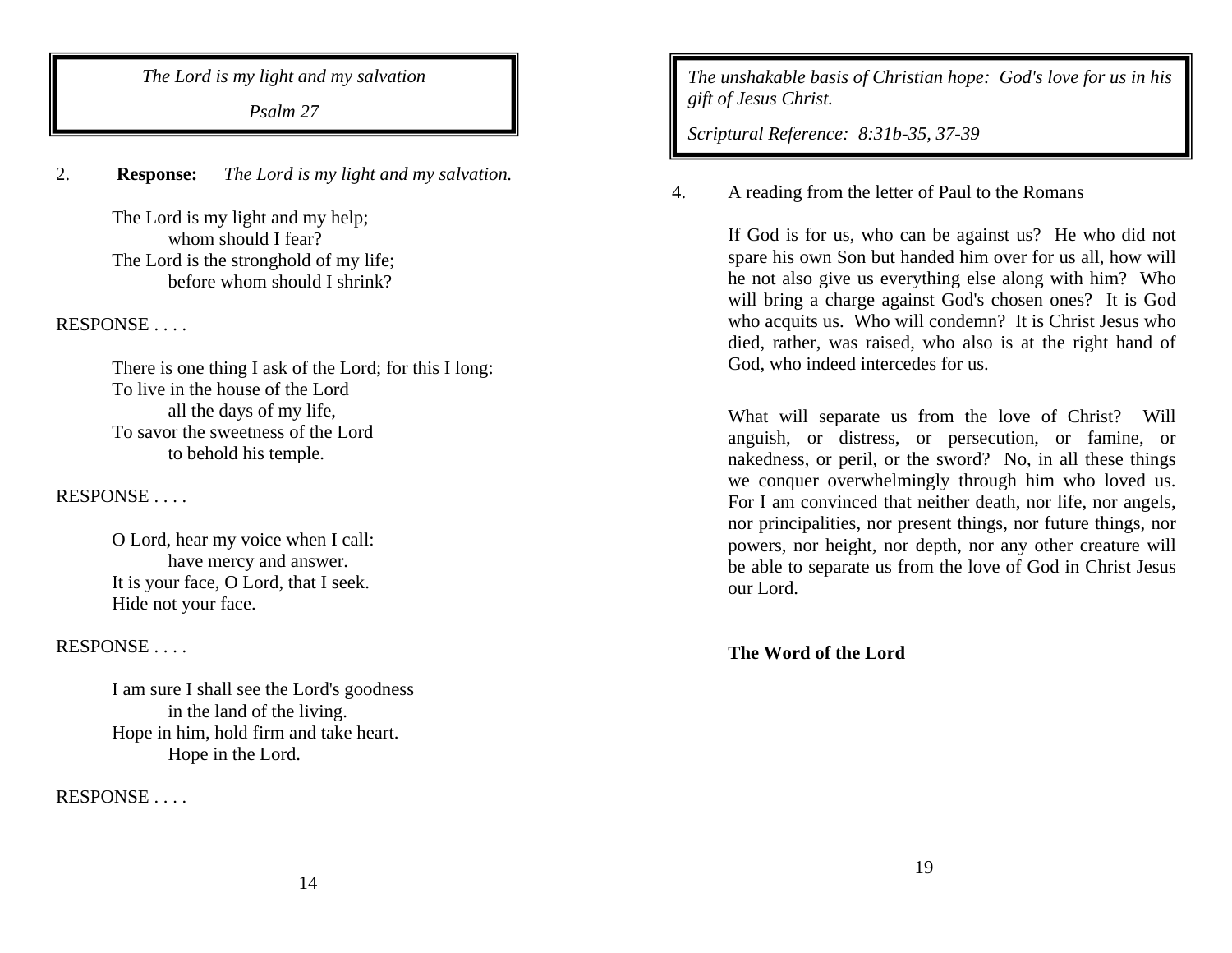*We have hope because we are the children of God; yet we experience suffering until the final victory on the last day.* 

*Scriptural Reference: Romans 8: 14-23*

3. A reading from the letter of Paul to the Romans

Those who are led by the Spirit of God are children of God. For you did not receive a spirit of slavery to fall back into fear, but you received a spirit of adoption, through which we cry, "Abba, Father!" The Spirit itself bears witness with our spirit that we are children of God, and if children, then heirs, heirs of God and joint heirs with Christ, if only we suffer with him so that we may also be glorified with him.

I consider that the sufferings of this present time are as nothing compared with the glory to be revealed for us. For creation awaits with eager expectation the revelation of the children of God; for creation was made subject to futility, not of its own accord but because of the one who subjected it, in hope that creation itself would be set free from slavery to corruption and share in the glorious freedom of the children of God. We know that all creation is groaning in labor pains even until now; and not only that, but we ourselves, who have the first fruits of the Spirit, we also groan within ourselves as we wait for adoption, the redemption of our bodies.

# **The Word of the Lord**

*The Lord is kind and merciful.* 

*Psalm 103*

3. **Response:** *The Lord is kind and merciful*

 The Lord is compassion and love, slow to anger and rich in mercy. He does not treat us according to our sins nor repay us according to our faults.

#### RESPONSE . . . .

 As a father has compassion on his children, the Lord has pity on those who fear him, For he knows of what we are made, he remembers that we are dust.

# RESPONSE . . . .

 As for man, his days are like grass; he flowers like the flower of the field; The wind blows and he is gone, and his place never sees him again.

# RESPONSE . . . .

 But the love of the Lord is everlasting upon those who hold him in fear; his justice reaches out to children's children when they keep his covenant in truth.

# RESPONSE . . . .